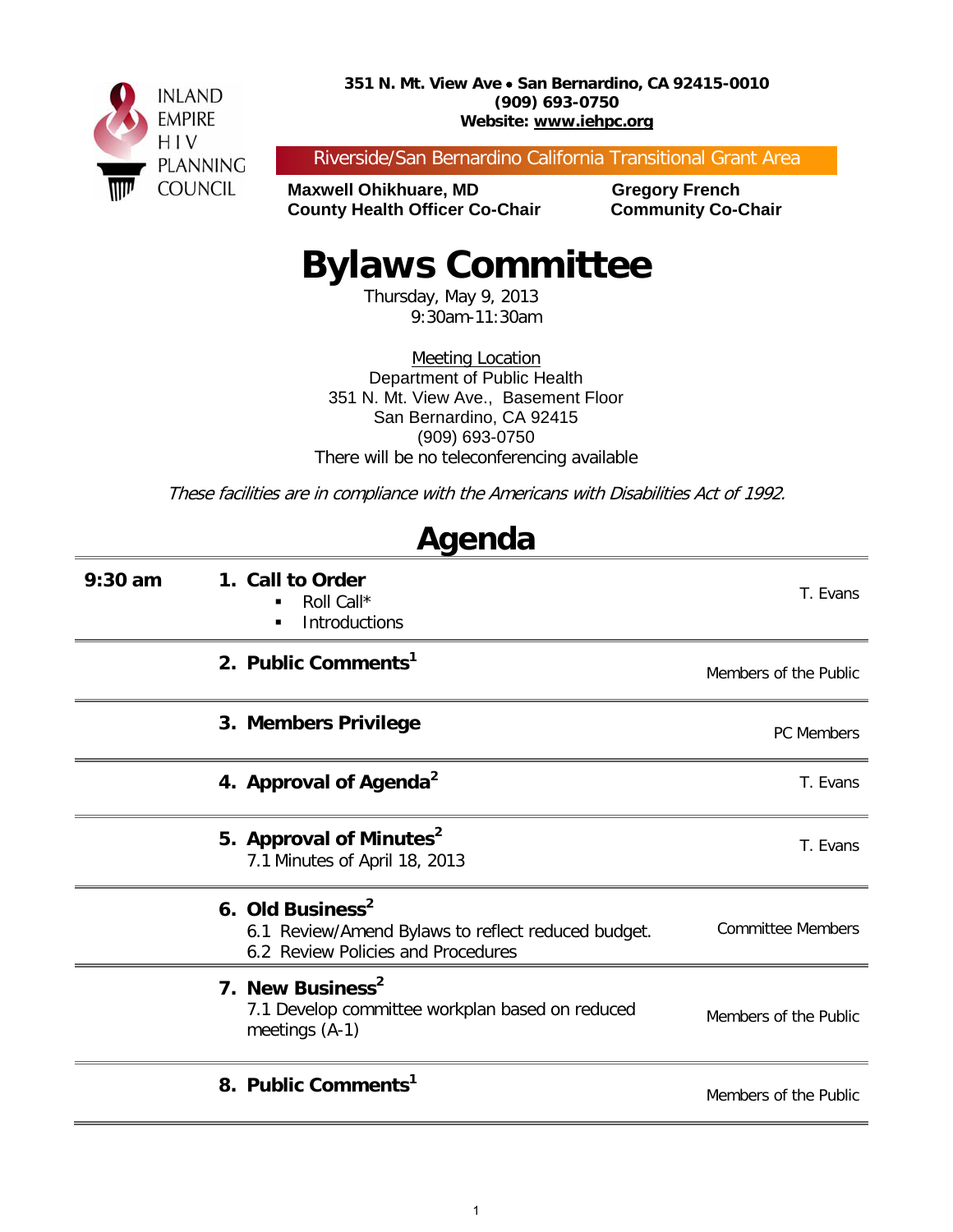2

#### **9. Members Privilege Privilege PC Members PC Members**

#### **10. Review of Action Item** PC Staff PC Staff

#### **11. Agenda Setting for Next Meeting** TT. Agenda Setting for Next Meeting<br>June 6, 2013, Department of Public Health

#### **12. Roll Call \*** PC Staff

### **11:30 am 13. Adjournment** T. Evans

Public Comments: Any member of the public may address this meeting on items of interest that relate to the Ryan White CARE Act by completing a speaker slip to indicate their interest in addressing the Planning Council. A three-minute limitation will normally apply to each member of the public who wishes to comment, unless waived by the Chair.

 $<sup>2</sup>$  The agenda item may consist of a discussion and a vote. Public comments can be made prior to each Planning</sup> Council vote.

\* Members must be present at both roll calls to receive credit for meeting attendance.

\*\* Copies can be obtained at the I.E.H.P.C. office and will be available at the meeting.

\*\*\* If there are no participants on the line for teleconferencing after 15 minutes from the start of the meeting, teleconferencing will not be available.

Requests for special accommodations (e.g., language translation) must be received 72 hours prior to the date of the meeting. Contact PC Support at (909) 693-0750.

All meetings of the Planning Council and its committees are open to interested parties from the general public. Notices are posted in compliance with the California Brown Act. Information regarding Planning Council meetings, and/or minutes of meetings are public records and are available upon request from the Planning Council Support Staff by calling (909) 693-0750 or by visiting the website http://www.iehpc.org.

Servicios en Español: Notificación para servicios de intérprete deben de someterse setenta y dos horas de anticipo. Por favor llame (909) 693-0750.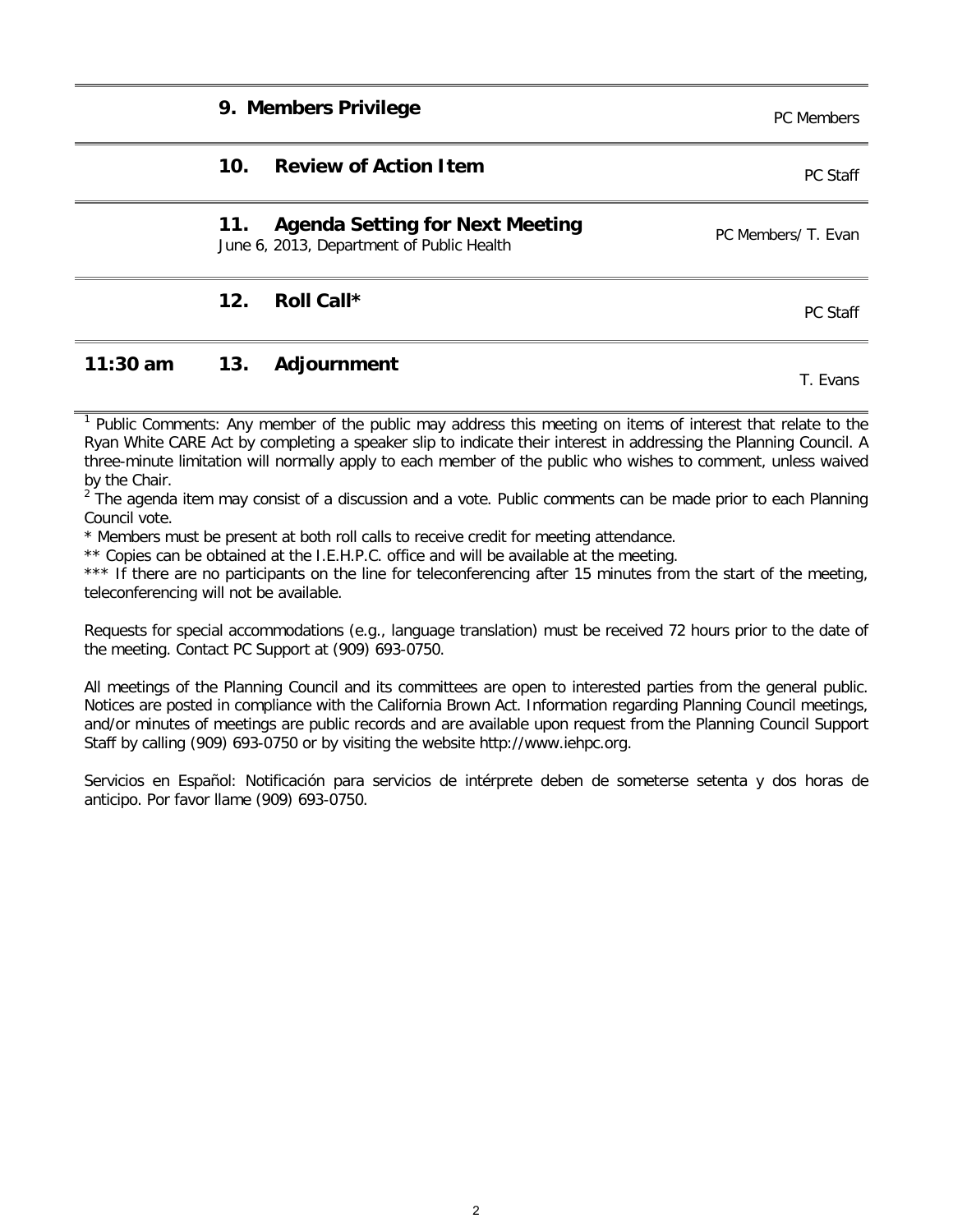#### **D R A F T IEHPC Bylaws Committee Workplan Provide clear Council operational guidelines**

| <b>Directive</b>                                                                                                                             | <b>Measurable</b>                                                                                             | <b>Date Completed</b>                                       |
|----------------------------------------------------------------------------------------------------------------------------------------------|---------------------------------------------------------------------------------------------------------------|-------------------------------------------------------------|
| Periodic review of these Bylaws to ensure that they<br>meet the needs of the Council                                                         | Agendize review of bylaws on Bylaws agenda                                                                    | By second meeting of the<br>year<br>As requested by Council |
| Development of proposed amendments to the<br>Bylaws in accordance with Ryan White legislation<br>and HRSA guidelines                         | Develop appropriate amendments in accordance to RW<br>legislation and/or HRSA guidelines for Council approval | As Needed                                                   |
| Development of recommendations for changes to the<br>policies and procedures governing Council<br>operations, as needed                      | Recommendation of amendment (if needed) on Council agenda<br>or committee update at Council Agenda            | As Needed                                                   |
| Recommendation of changes to the Bylaws, policies,<br>and procedures to the Council, with the full Council<br>responsible for approval       | Approval of Council                                                                                           | As Needed                                                   |
| Submission of Council-approved Bylaws and items<br>related to Council mandates to the Board of<br>Supervisors for final review and approval. | Submission to the S. B. County Public Health Administration for<br>Board of Supervisor review and approval    | As Needed                                                   |
|                                                                                                                                              |                                                                                                               |                                                             |

Notes: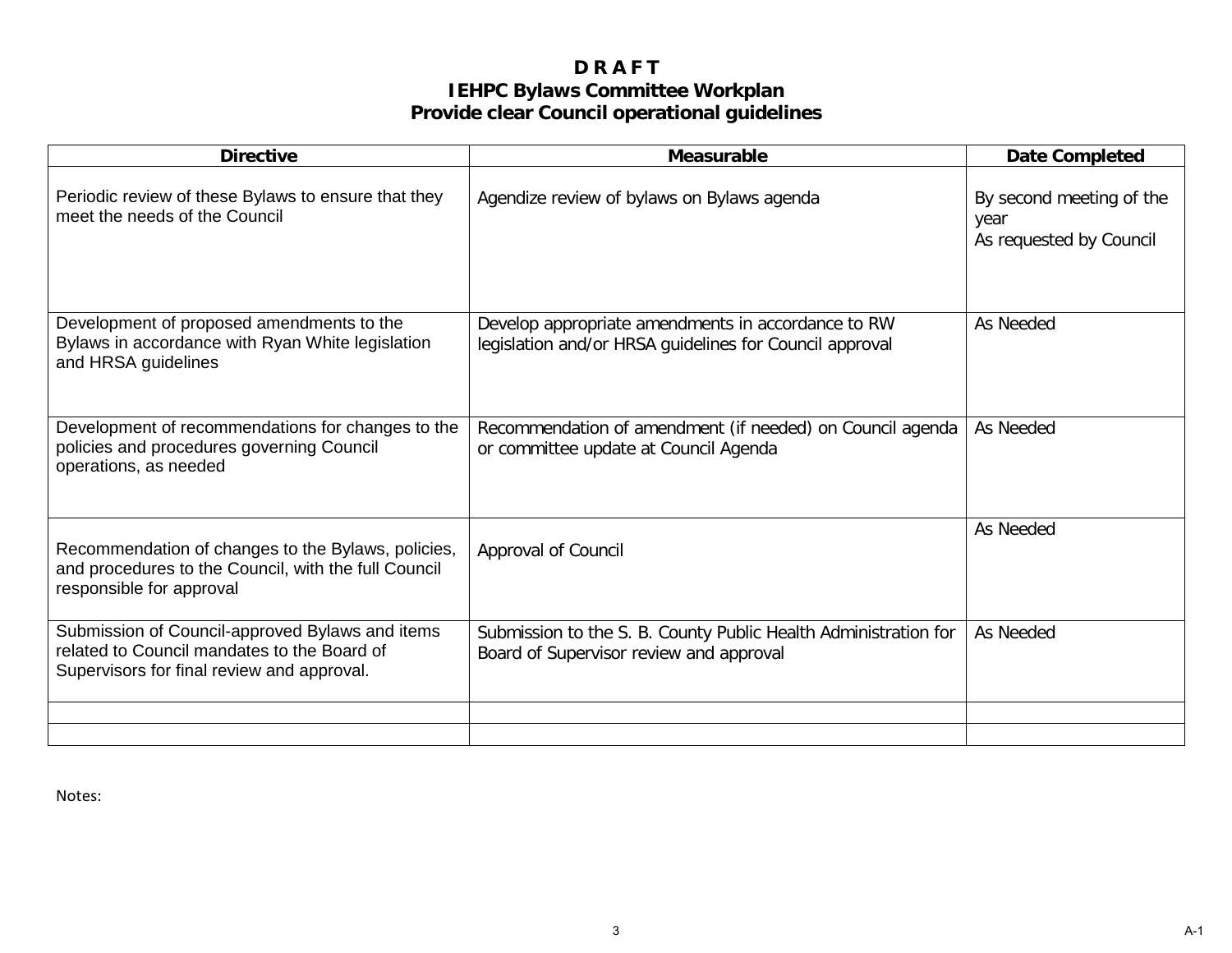

Riverside/San Bernardino California Transitional Grant Area

**Maxwell Ohikhuare, MD Gregory French County Health Officer Co-Chair Community Co-Chair** 

# **Bylaws Committee**

Thursday, April 18, 2013 10:00am-12:00pm

Elite Professional Building 12981 Perris Blvd., Ste. 201 Moreno Valley, CA 92553 (909) 693-0750

These facilities are in compliance with the Americans with Disabilities Act of 1992.

## **Minutes**

**Members:** T. Evans, L. Ford-Watson, D. Huntsman **Guest:** A. Ziven **Staff:** A. Fox, M. Hoze

| 10:00am | 1. Call to Order<br>Roll Call*<br><b>Introductions</b><br>$\blacksquare$                                                                                                     | T. Evans                 |
|---------|------------------------------------------------------------------------------------------------------------------------------------------------------------------------------|--------------------------|
|         | 2.<br>Public Comments <sup>1</sup><br>There were no public comments                                                                                                          | Members of the Public    |
|         | 3. Members Privilege<br>T. Evans thanked everyone for coming.                                                                                                                | <b>PC Members</b>        |
|         | 4. Approval of Agenda <sup>2</sup><br>Motion to approve agenda<br>Motion/Second: L. Ford-Watson, D. Huntsman<br><b>Motion Carried</b>                                        | T. Evans                 |
|         | 5. Approval of Minutes <sup>2</sup><br>5.1 Minutes of January 10, 2013<br>Motion to approve 1.10.13 minutes<br>Motion/Second: L. Ford-Watson, D. Huntsman<br>Motion Carried. | T. Evans                 |
|         | 6. Old Business <sup>2</sup><br>Detailed discussion on non-member participation and<br>requirements.                                                                         | <b>Committee Members</b> |
|         | 7. New Business <sup>2</sup><br>Discussion on making changes to the Bylaws in response to<br>Federal sequestration and reduced meetings.                                     | <b>Committee Members</b> |